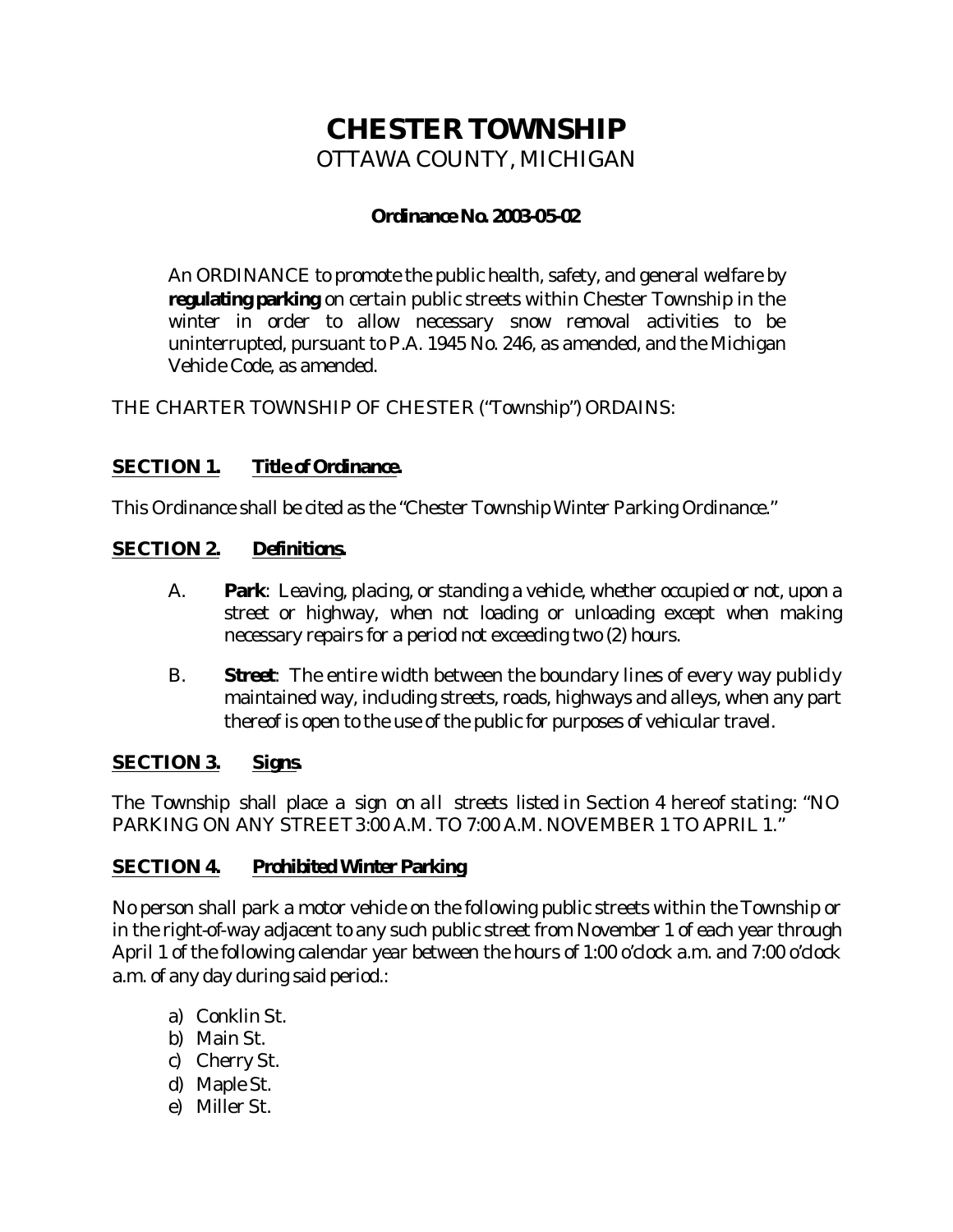- f) Grove St.
- g) Daggett St.
- h) Sehler St.
- i) Crockery Shores Rd.
- j) Melbye St.
- k) Van Dyke St.

# **SECTION 5. Penalty for Violation.**

A violation of this Ordinance constitutes a municipal civil infraction. Any person who violates, disobeys, omits, neglects, or refuses to comply with any provision of this Ordinance, or any amendment thereof, or any person who knowingly or intentionally aids or abets another person in violation of this Ordinance, shall be in violation of this Ordinance and shall be responsible for a civil infraction. The civil fine for a municipal civil infraction shall be not less than fifty dollars (\$50.00) for the first offense and not less than two hundred dollars (\$200.00) for subsequent offenses, in the discretion of the court, in addition to all other costs, damages, expenses and remedies provided by law. For purposes of this section, "subsequent offense" means a violation of the provisions of this Ordinance committed by the same person within twelve (12) months of a previous violation of the same provision of this Ordinance or similar provision of this Ordinance for which said person admitted responsibility or was adjudged to be responsible. Each day during which any violation continues shall be deemed a separate offense.

#### **SECTION 6. Impounding of Motor Vehicle.**

- A. A motor vehicle which remains on a public street or other place open to travel by the public for a period of forty-eight (48) hours or more during any time of the year, without notification by the registered owner to the police agency of the Township (including the Ottawa County Sheriff) of the reasons for leaving the vehicle in the public place, shall be deemed abandoned and may be impounded by any police agency.
- B. After deeming a vehicle to be abandoned, the police agency or the Township shall follow the procedures specified in the Michigan Vehicle Code, as amended.

# **SECTION 7. Repeal and Severability.**

Any ordinance in conflict with this Ordinance is hereby repealed to the extent of such conflict. Should any section, clause or provision of this Ordinance be held invalid in any court of competent jurisdiction, the same shall not affect the validity of this Ordinance as a whole or any part thereof other than the part so held to be invalid.